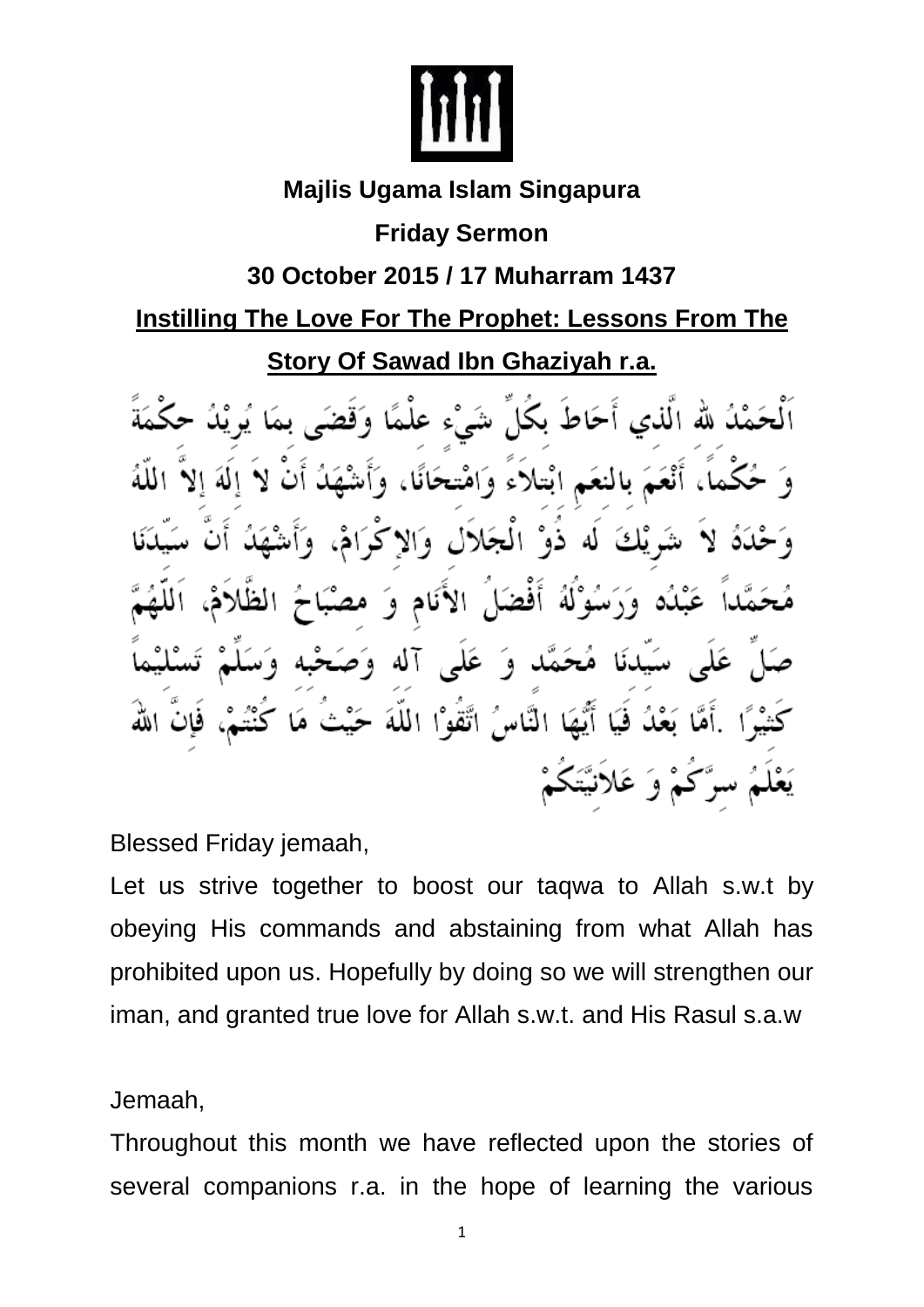lessons from their life stories, and to extract examples that we can relate to in our lives. Today, I will highlight another Companion, whose story we should take time to appreciate. Even though his name is not often heard, we often hear the story of his deep love for Rasulullah s.a.w. He was Sawad ibn Ghaziyah Al-Ansari.

When our beloved Messenger s.a.w. was straightening the lines formed by the companions or sahabah, Rasulullah s.a.w. used an arrow as a tool to help straighten their rows. When he walked past Sawad ibn Ghaziyah, Rasulullah s.a.w. found that Sawad was not standing in line. And so the Messenger of Allah hit him with the arrow to bring him in line. The Prophet s.a.w. said, *"Stand in line, O Sawad ibn Ghaziyah!*" Sawad then replied, *"Ya Rasulullah, you have hurt me and Allah s.w.t. has sent you with right and justice.*" Rasulullah s.a.w. immediately took off the shirt that covered his stomach so that Sawad could retaliate. Instead, Sawad quickly embraced the Prophet and kissed his stomach. And Rasulullah s.a.w. asked him: "*Why did you do that?*" Sawad replied, *"Ya Rasulullah, you see what is before us and I may not survive the battle and as this is my last time with you I want my skin to touch yours".* [Sirah Ibn Hisham]

#### Respected jemaah,

This story depicts the deep love the companions had for Prophet Muhammad s.a.w. Their ties with Rasulullah s.a.w. is a relationship bound by their firm faith and spirituality. Their love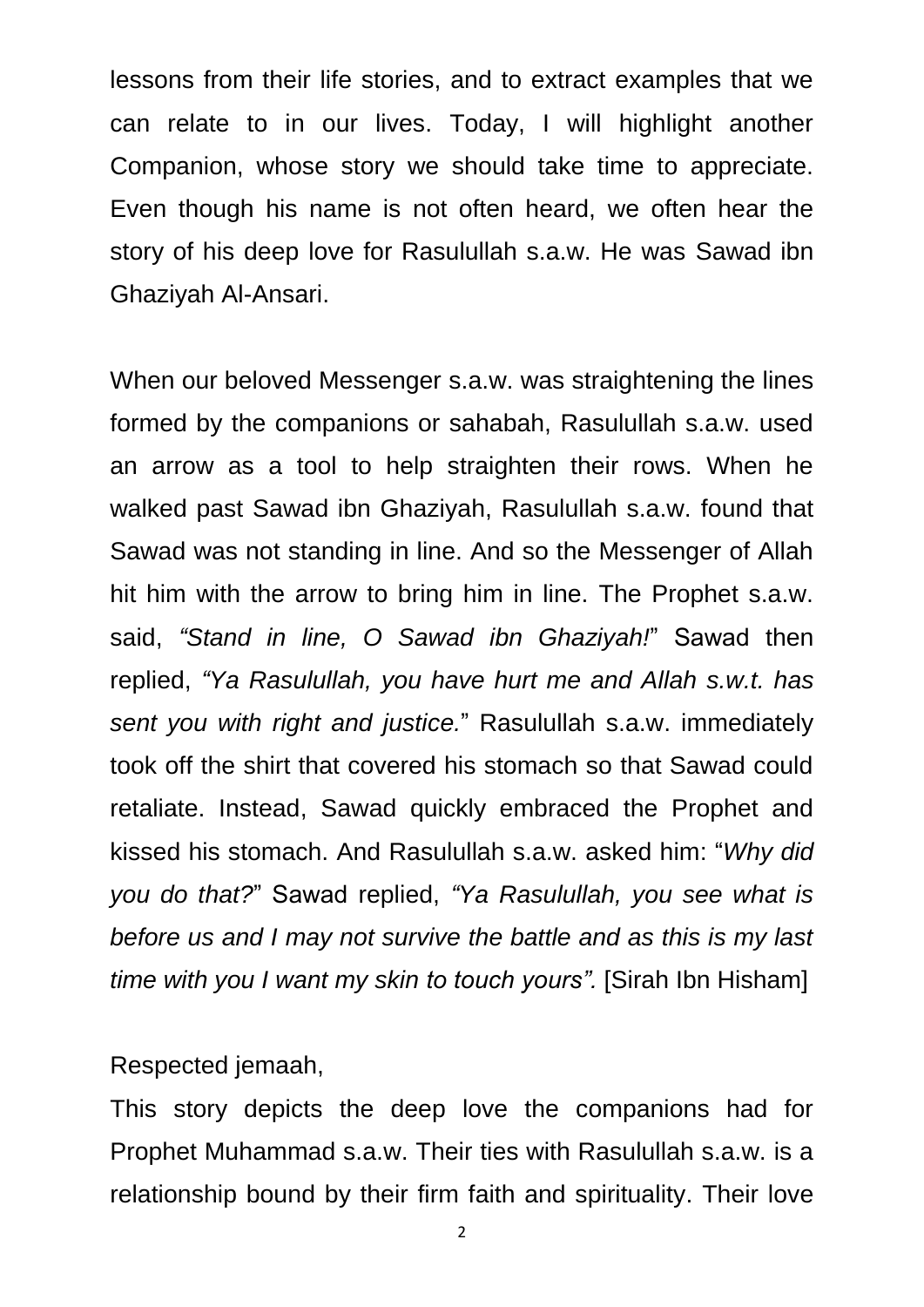for him made them resilient in facing various challenges and trials in their lives. It is this profound love that gave them the spirit and motivation to bring themselves closer to Allah s.w.t. Let us not be like those who only remember Allah and return to Him during difficult times, and yet when Allah brings them out of the difficulty, they become negligent and heedless again. Allah s.w.t says in surah Yunus verse 12:

وَإِذَامَسَ ٱلۡإِنسَـٰنَ ٱلضَّرِّ دَعَانَـا لِجَنْبِهِۦٓ أَوۡ قَاعِدًا أَوۡ قَآيِمًا فَلَمَّا كَتَنِفُّنَاعِنَهُ ضَرَّهُۥمَرَّكَأَن لَّمَّ يَدَّمُونَ)ۤ إِلَىٰ ضُرِّ مِّسَكُّرَكَٰذَٰلِكَ زُبِّيرَ لِلْمُسْرِفِينَ مَاكَانُواْ يَعْـمَلُوبَ ۞

Which means: *"And when affliction touches man, he calls upon*  Us, whether lying on his side or sitting or standing; but when *We remove from him his affliction, he continues [in disobedience] as if he had never called upon Us to [remove] an affliction that touched him. Thus is made pleasing to the transgressors that which they have been doing*."

Beloved jemaah,

Loving Rasulullah s.a.w. completes one's faith. In a hadith reported by Imam Bukhari and Muslim, the Prophet s.a.w. said: *"None of you will have faith till he loves me more than his father, his children and all mankind".*

However, this love requires an honest and sincere commitment from us. There are those who on the surface seem to love

3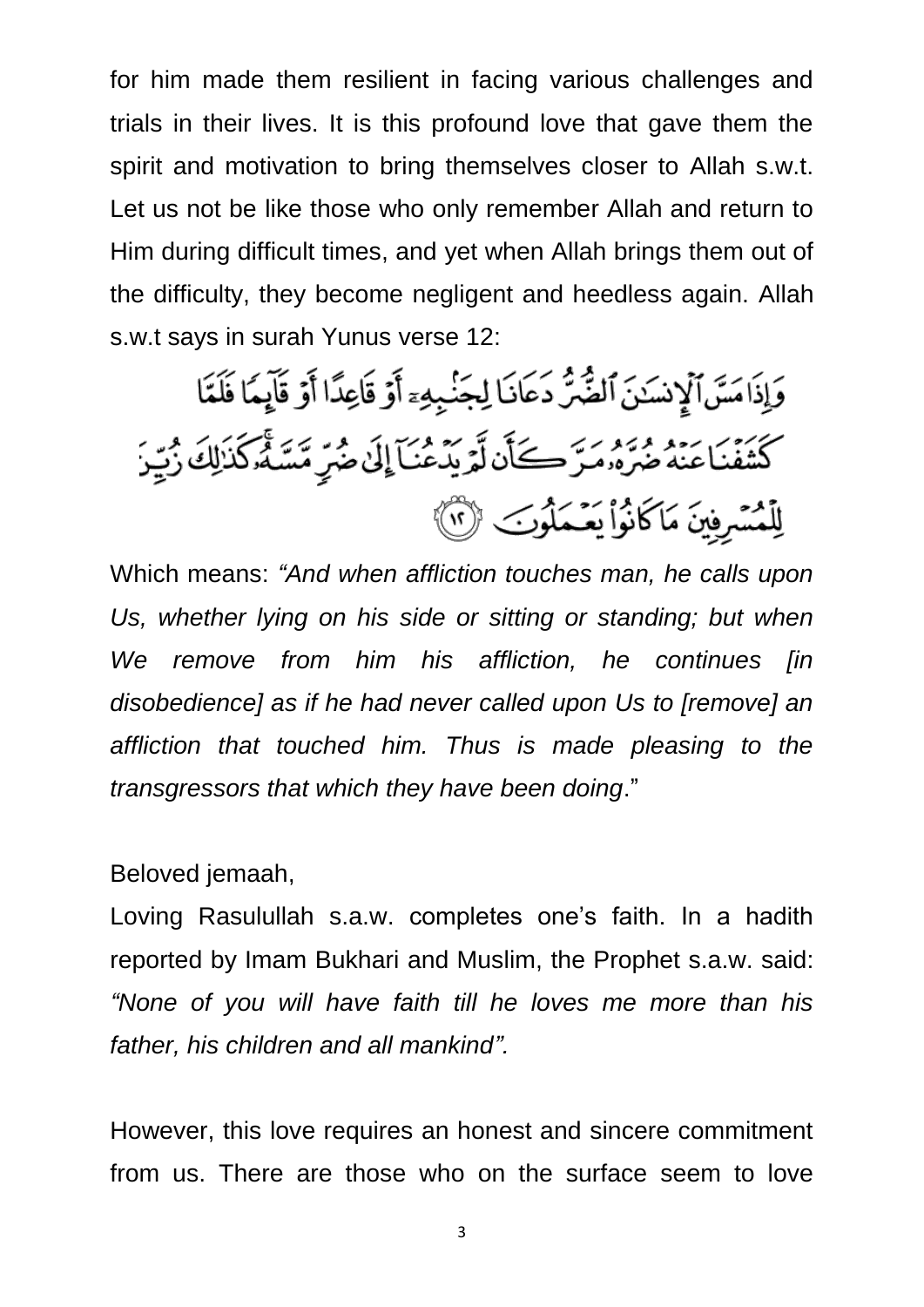Rasulullah s.a.w. They wear thobes or jubah, call out slogans to make the selawat and paste posters about loving Rasulullah s.a.w. There are also those who fervently express that they live as close to the sunnah and stay away from acts that can be deemed as bid'ah. Their solat, fasting and other acts of worship reflects as if they are very pious people.

Sadly though, for some of these people, their akhlak or manners, do not reflect their commitment to sunnah. They like to uncover the faults of others and put others down. They have an unhealthy relationship with their families; always fighting with their family members, for example. They are rude and callous to their colleagues at work. As neighbours, they do not exude any warmth and kindness, and are cold and unfriendly. Rasulullah s.a.w. warned about this in a hadith:: *"There will be a group*  from my people who will recite the Quran, they think that *reading the Quran will help them but it will harm them. The prayers they offer do not go pass their throats."* [Hadith reported by Imam Muslim]

This hadith describes a person who is seemingly outwardly more religious, or feels that he is more religious or wara'. However, sadly his religiosity becomes a tool for syaitan to deceive him. Without realising it, syaitan whispers to him to feel proud and arrogant because he is now more religious, and to feel that he is better than others. This feelings will then cause one to, on the surface, love the Prophet and is seemingly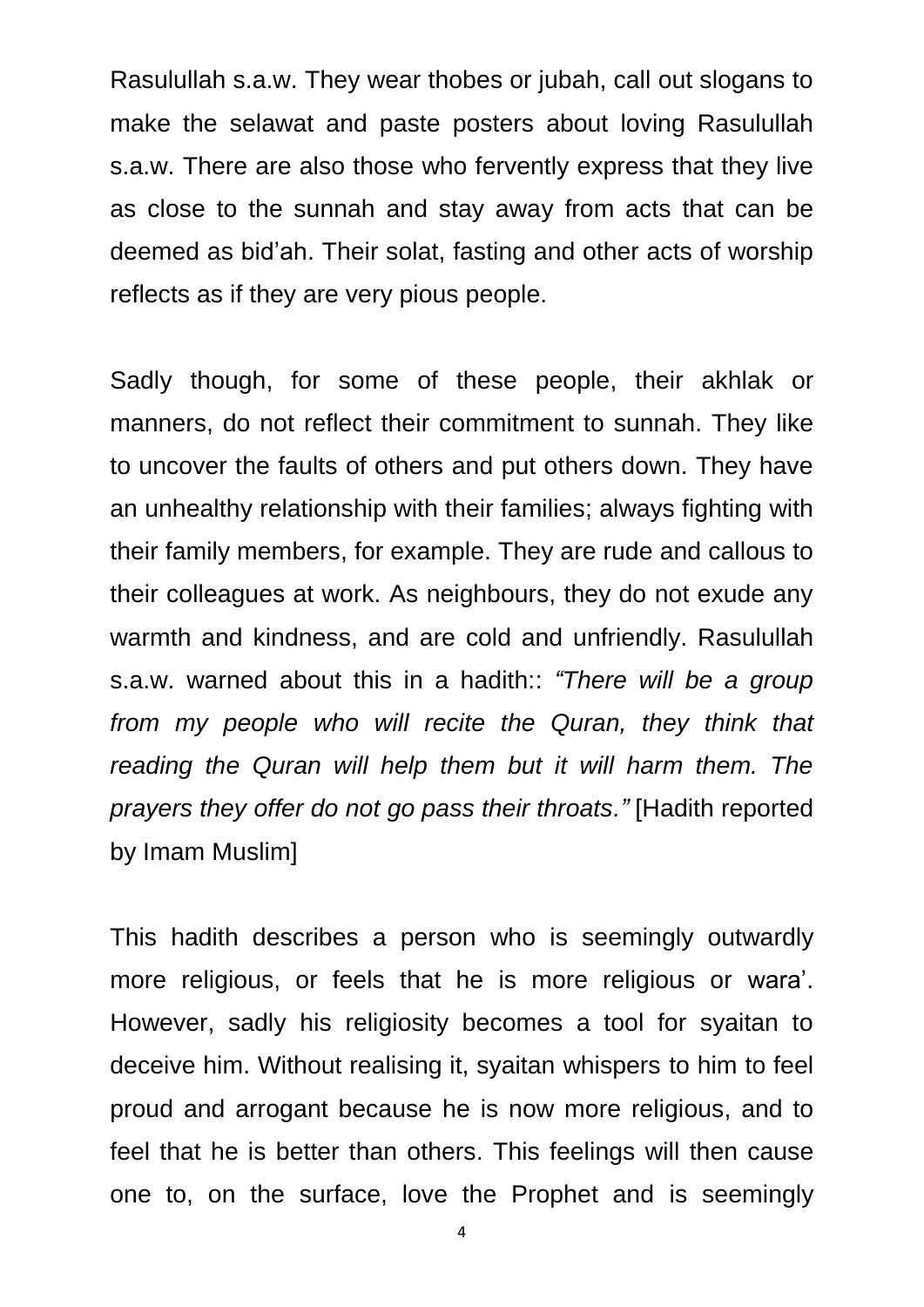emulating him. However, internally, or spiritually, he is not close to the Prophet s.a.w., nor is he upholding the sunnah of being sincere in one's religiosity – that is to do so for the sake of Allah and not to show off to others, or out of the desire for others to think well of us.

As a result, while he may be performing more religious rituals, these acts of worship do not make him a better person, as he does not reflect the beautiful akhlak of Rasulullah s.a.w. Hence my dear jema'ah, be careful from falling into this trap of syaitan. It can happen to anyone, no matter his religious orientation or inclinantion, or the groups he mixes with.

### Beloved Jemaah,

Strive to purify your hearts and souls with sincerity in practising the religion and upholding the sunnah of Rasulullah s.a.w. for the sake of Allah s.w.t. Sheikh Nurudin Al-'Iteir, a scholar or ulama of hadith, said there are several ways one can instill true love for Prophet Muhammad s.a.w.:

**First**: Obeying what Rasulullah s.a.w. has taught us and sincerely staying away from what has been prohibited upon us for the sake of Allah s.w.t.

**Second**: To increase reading the sirah of Prophet Muhammad s.a.w. and his hadith.

5